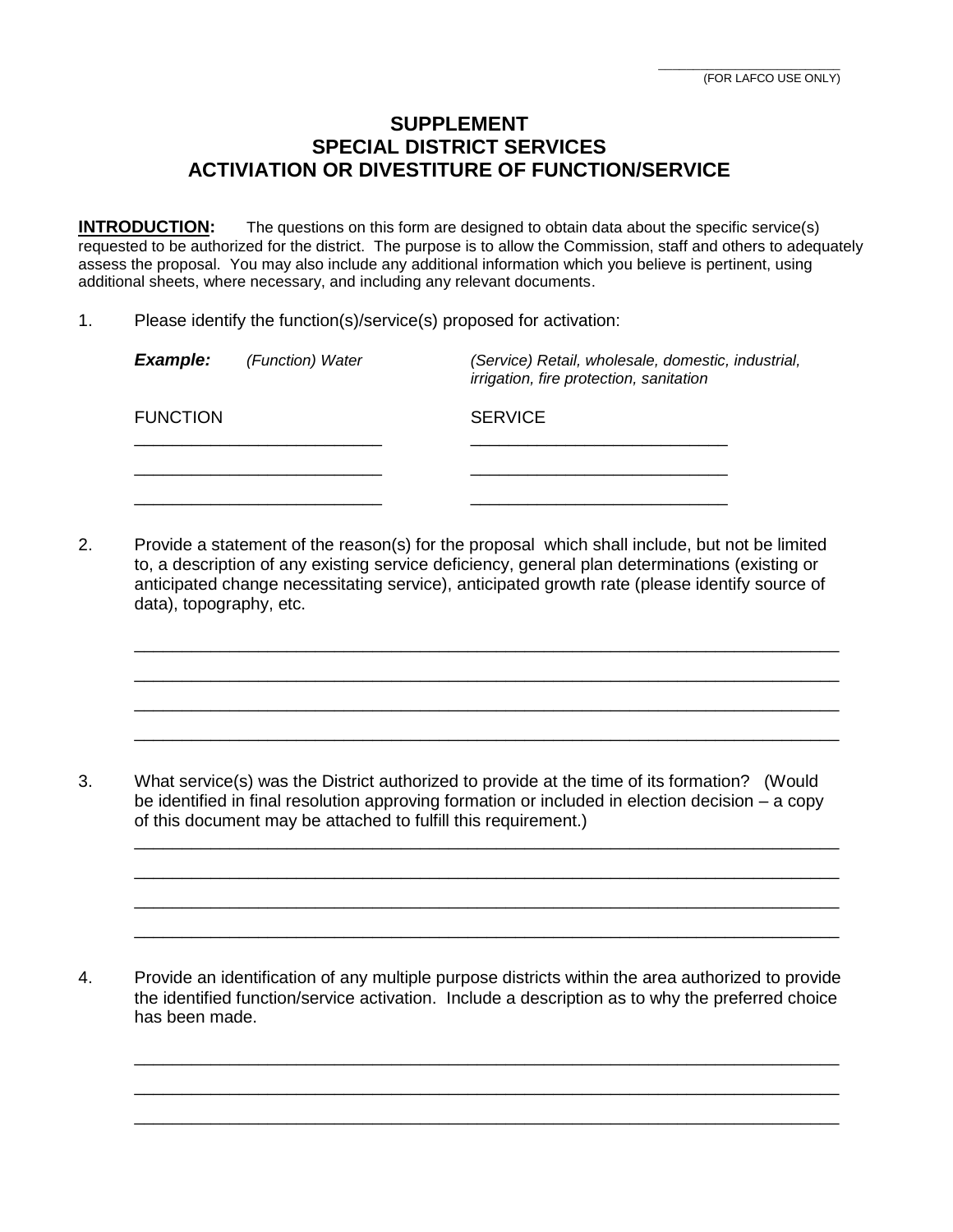## 5. PLAN FOR SERVICES:

The requirements for the Plan for Service are outlined in Government Code Section 56824.12 and are summarized below:

- 1. The total estimated cost to provide the new or different function or class of service within the District's boundaries. This projection shall be, at a minimum, for a five-year period.
- 2. The estimated cost of the new or different function or service to existing customers within the district's jurisdictional boundaries. (The cost can be identified by customer class).
- 3. An identification of existing providers, if any, of the function(s)/service(s) and the potential fiscal impact of this activation to the customers of those providers.
- 4. A plan for financing the establishment of the new or different function/service within the district's jurisdictional boundaries. A five-year projection of revenues (at a minimum) with discussion about the sufficiency of revenues to fund the anticipated ongoing maintenance and operation of the service is required. This plan should include:
	- a. An indication of whether territory is or will be proposed for inclusion within a proposed improvement zone/district, assessment district, or community facilities district to fund the service.
	- b. If retail water service is proposed to be activated through this action, provide a description of the timely availability of water for projected needs within the area. (The response should be patterned after the factors identified in Government Code Section 65352.5 related to an Urban Water Management Plan.)
- 5. A discussion of the alternatives to the establishment of the new or different service within the District's boundaries/service area.

This plan shall, at a minimum, respond to each of the items identified above and shall be signed and certified as to its completeness and accuracy by an official of the requesting agency.

## **CERTIFICATION**

As a part of this application, the  $\blacksquare$  District/Agency agrees to defend, indemnify, hold harmless, promptly reimburse San Bernardino LAFCO for all reasonable expenses and attorney fees, and release San Bernardino LAFCO, its agents, officers, attorneys, and employees from any claim, action, proceeding brought against any of them, the purpose of which is to attack, set aside, void, or annul the approval of this application or adoption of the environmental document which accompanies it.

This indemnification obligation shall include, but not be limited to, damages, penalties, fines and other costs imposed upon or incurred by San Bernardino LAFCO should San Bernardino LAFCO be named as a party in any litigation or administrative proceeding in connection with this application.